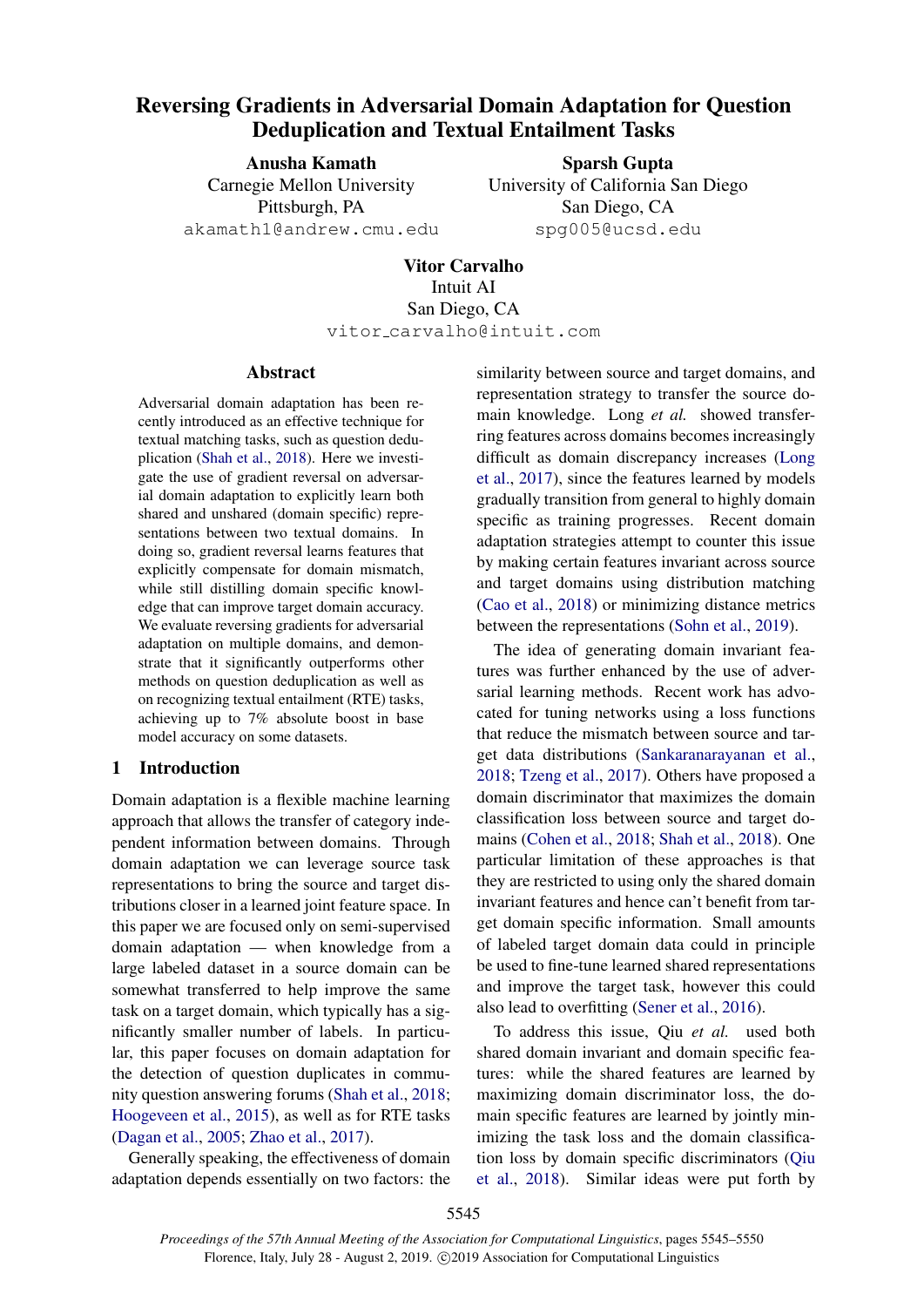Peng *et al* for cross-domain sentiment classification where they demonstrate the effectiveness of using both domain specific and domain invariant features [\(Peng et al.,](#page-4-6) [2018\)](#page-4-6). Moreover, Bousmalis *et al* have made similar observations in domain adaptation for image classification and related vision tasks [\(Bousmalis et al.,](#page-4-7) [2016\)](#page-4-7). All these studies follow similar approach of learning shared feature space by maximizing domain classification loss.

In contrast, our work here enhances the ideas from from Qiu *et al.* by utilizing a Gradient Reversal Layer (GRL) [\(Ganin and Lempitsky,](#page-4-8) [2015\)](#page-4-8) to train the domain discriminator in a minimax game manner, and show that it results in significantly better transfer performance to multiple target domains. The use of gradient reversal layer is further advocated by works of Elazar *et al* [\(Elazar](#page-4-9) [and Goldberg,](#page-4-9) [2018\)](#page-4-9) and Fu *et al* [\(Fu et al.,](#page-4-10) [2017\)](#page-4-10) for removal of demographic attributes from text, and relation extraction from text, respectively. To the best of our knowledge, the use of Gradient Reversal in textual matching tasks, such as question deduplication and RTE, is novel and may trigger further applications of this approach in other language tasks.

To summarize our contributions, (1) we propose a novel approach for adversarial domain adaptation that uses gradient reversal layers to discover shared representations between source and target domains on textual matching tasks, and elegantly combines domain specific and domain invariant shared features. (2) We apply it to question deduplication tasks and empirically confirm that it outperforms all other strong baselines and feature sets on five different domains, with absolute accuracy gains of up to 4.5%. (3) We further apply the same approach to two different textual entailment domains, where it again outperforms other baselines by as much as 7% absolute accuracy points.

### 2 Approaches

#### 2.1 Base Model:BiMPM

Wang et al. [\(Wang et al.,](#page-5-6) [2017\)](#page-5-6) proposed the Bilateral Multi-Perspective Matching model for many language tasks, including question duplicate detection and RTE. This model takes in the two candidate sentences as inputs to a Bi-LSTM layer that generates hidden representations for both of them. These representations are passed on to a multiperspective matching block that uses four differ-

<span id="page-1-0"></span>

Figure 1: (a) Architecture for data flow of pass 1, (b) Architecture for data flow of passes 2 and 3

ent matching mechanisms - full matching, maxpooling matching, attentive matching and max attentive matching to generate matched representations of all words of both the sentences. This matching takes place in both the directions, i.e. if P and Q are the two input sentences, then representations for all words of P are computed by matching with words of Q, and same is done for all words of Q by matching with all words of P. These representations are then fed into an aggregation layer followed by fully connected layers for classification. In our experiments, we modified this architecture by replacing the aggregation LSTM in the aggregation layer by an aggregating attention layer, and replacing the following fully connected layers by a bilinear layer.

## 2.2 Adversarial Domain Adaptation Methods

The overall architecture used for prediction makes use of both shared and domain specific features. The shared features are learned in an adversarial fashion wherein the desired feature layer that needs to be shared sends its output to a domain discriminator. For our experiments, we plug in this domain discriminator at the base of the model, right after the Bi-LSTM layer. This is to ensure that the layers following Bi-LSTM are trained only for the duplicate classification task, and use domain invariant features generated by the Bi-LSTM. Our work uses two domain discriminators - shared domain discriminator with gradient rever-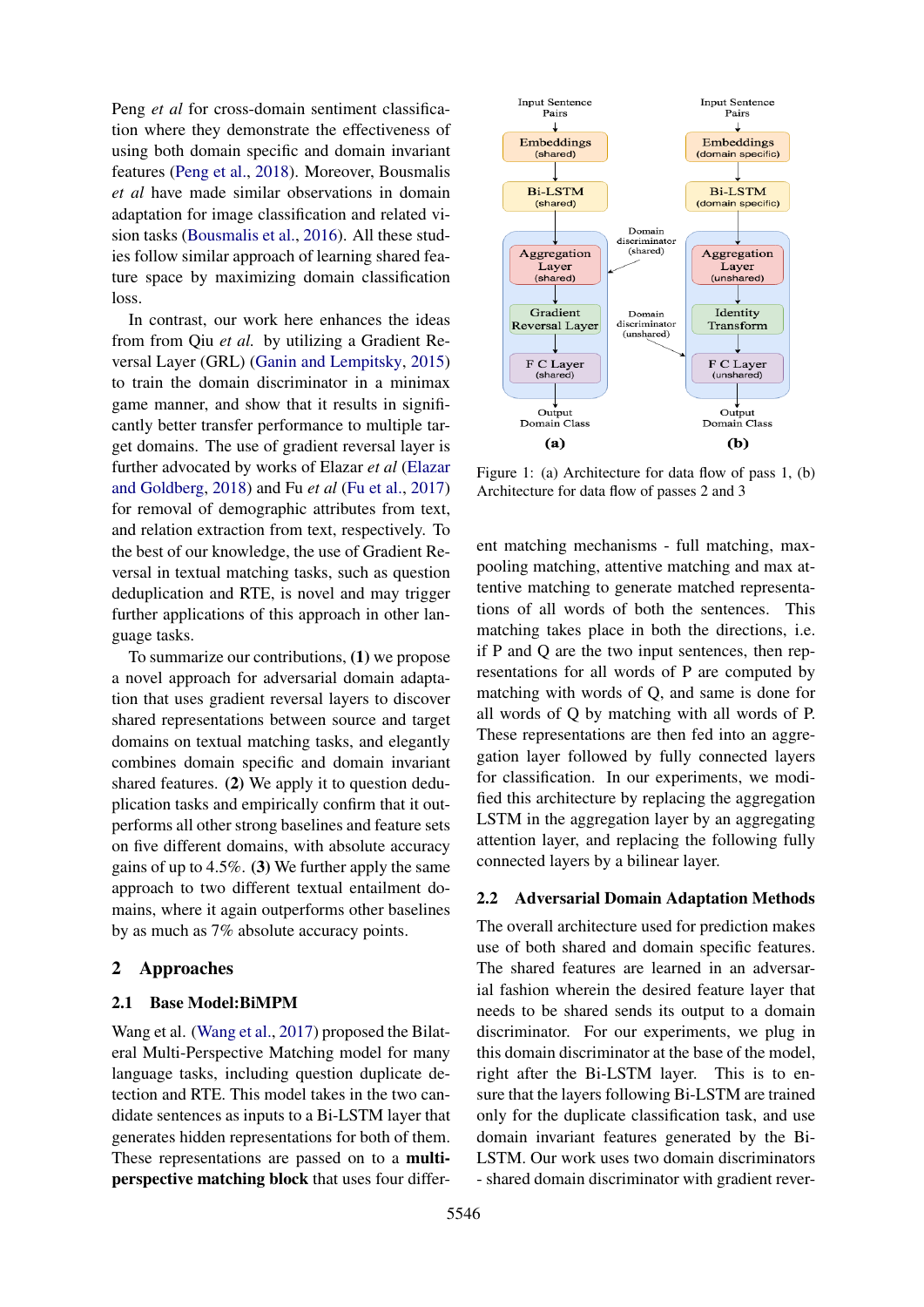<span id="page-2-1"></span>

Figure 2: Architecture for data flow of passes 4 and 5

sal layer (explained below), that is used to train shared Embedding and Bi-LSTM layers to generate domain invariant features, and unshared domain discriminator that is used to train all the domain specific Embedding and Bi-LSTM layers to generate highly domain specific features. These discriminators consist of an aggregation layer (attention mechanism), followed by a fully connected layer for domain classification (see Figures [1\(](#page-1-0)a) and  $1(b)$  $1(b)$ ).

The shared domain discriminator uses a Gradient Reversal Layer (GRL) (see Figure [1\(](#page-1-0)a)) that acts as an identity transform in the forward pass through the network. During the backward pass however, this layer multiplies the incoming gradient by a negative factor  $-\lambda$  which reverses the gradient direction. The use of this layer allows the domain discriminator to be trained in a minimax game fashion, where the domain classification layer tries to minimize the domain classification loss, thus trying to be better at this task, while feature extraction layers (layers before GRL) act as adversaries by trying to make the task harder for domain classification layer. This ensures that feature extraction layers are as ineffective as possible for domain classification, thus bringing the feature maps of both domains closer. As a result, the desired feature layers should generate shared feature representations that are almost indistinguishable by the domain classification layer. The shared features obtained from shared Bi-LSTM should also be more effective to transfer than the ones obtained

by simply maximizing the domain classification loss throughout the domain discriminator and base model layers.

The domain specific features are learned using an unshared domain discriminator that is identical to the domain discriminator used for shared features, except that the GRL is replaced by identity transform layer (see Figure [1\(](#page-1-0)b)). This layer however, multiplies the incoming gradient by a positive factor  $+\lambda$  to maintain uniformity in gradient magnitudes with shared domain discriminator. This domain discriminator tries to minimize the domain classification loss, as do the preceding layers and thus the desired feature layer learns to generate highly domain specific feature representations.

A block diagram of the proposed adversarial learning framework for domain adaptation has been shown in Figure [3.](#page-2-0)

<span id="page-2-0"></span>

Figure 3: Adversarial Learning Framework for Domain Adaptation

## 2.3 Model Architecture

The training data has sentence pairs  $(Q_S)$  from source domain S, and sentence pairs  $(Q_T)$  from target domain  $T$ . Figures [1](#page-1-0) and [2](#page-2-1) show the overall architecture of the model. The initial layers of the network - Embedding, Bi-LSTM and multiperspective match block - are of two kinds: shared and domain specific. Shared layers are used in the network for sentences of all domain types, whereas the domain specific layers work on sentences of only corresponding domains. The Embedding layers can be appropriately initialized and trained end-to-end along with the rest of the network. Each domain has domain specific aggregation and classification (fully connected) layers as well. The aggregation layer takes in the domain specific and shared features as inputs (Figure [2\)](#page-2-1), aggregates them and concatenates these aggregated vectors to form a combined representation.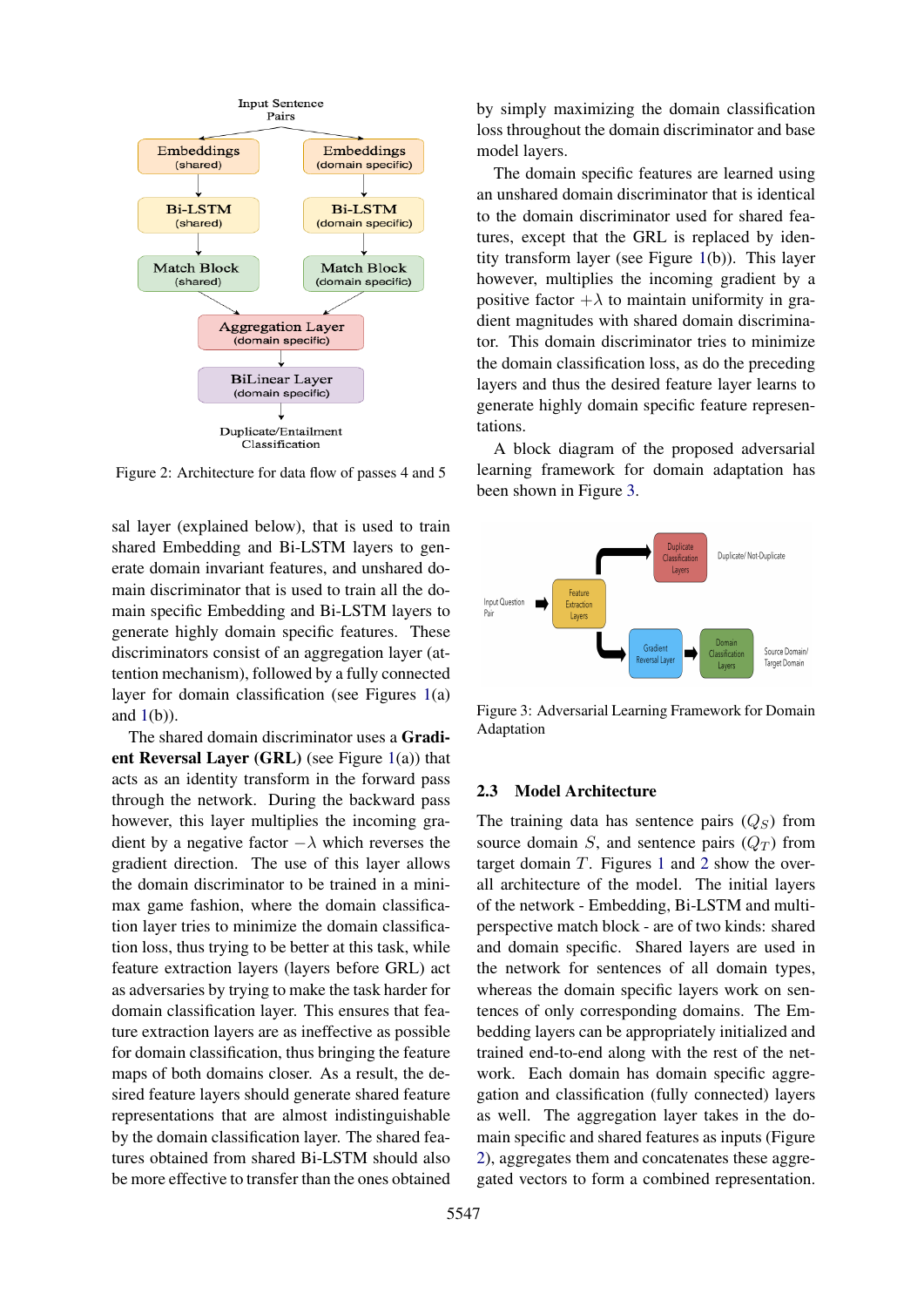This combined feature vector is passed to the classification layers for task classification.

# 2.4 Model Training

The forward propagation through the model involves 5 passes, which are listed below:

- Pass 1 (Figure [1\(](#page-1-0)a))  $Q_S$  and  $Q_T$  through shared layers and shared domain discriminator (Loss =  $L_1$ ).
- Pass 2 (Figure [1\(](#page-1-0)b))  $Q_S$  through domain specific layers and unshared domain discriminator (Loss =  $L_2$ ).
- Pass 3 (Figure [1\(](#page-1-0)b))  $Q_T$  through domain specific layers and unshared domain discriminator (Loss =  $L_3$ ).
- Pass 4 (Figure [2\)](#page-2-1)  $Q_S$  through domain specific and shared layers for task classification  $(Loss = L_4).$
- Pass 5 (Figure [2\)](#page-2-1)  $Q_T$  through domain specific and shared layers for task classification  $(Loss = L<sub>5</sub>).$

The source domain layers are trained by minimizing  $L<sub>S</sub>$  (Equation [1\)](#page-3-0). The target domain layers are trained by minimizing  $L<sub>T</sub>$  (Equation [2\)](#page-3-1). The shared embedding, Bi-LSTM and aggregation layers are learned by minimizing  $L_{Sh}$  (Equation [3\)](#page-3-2), while fully connected layer of shared domain discriminator minimizes  $L_1$ .

<span id="page-3-2"></span><span id="page-3-1"></span><span id="page-3-0"></span>
$$
L_S = L_2 + L_4 \qquad (1) \qquad L_T = L_3 + L_5 \qquad (2)
$$

$$
L_{Sh} = L_4 + L_5 - \lambda L_1 \qquad (3)
$$

Note that not all domain specific layers contribute to losses  $L_2$  and  $L_3$ , and thus the gradient due to these losses affects only the Embedding and Bi-LSTM layers for all domains. We trained all the models and tuned all the hyperparameters to optimize the validation set performance on target domain data.

### 3 Experiments

#### 3.1 Datasets

For question duplicate detection, we use the Quora question pairs dataset[\(Quora,](#page-4-11) [2017\)](#page-4-11) as the source domain dataset and 5 datasets that are from different and diverse set of domains as our target domains. The Android, Mathematica, Programmers and Unix question datasets were used from the Stack Exchange dataset [\(StackExchchange,](#page-5-7) [2018\)](#page-5-7). We obtained the Tax Domain Qs from a popular

forum for tax related question answers, which we plan to make public shortly. For RTE, the Stanford Natural Language Inference (SNLI) [\(SNLI,](#page-5-8) [2015\)](#page-5-8) has been used as source domain, and for target domains we used The Guardian Headlines RTE [\(RTE,](#page-4-12) [2012\)](#page-4-12) and SICK [\(SICK,](#page-5-9) [2014\)](#page-5-9) datasets. The size for all these datasets has been mentioned in Table [1](#page-4-13) in the (train/ validation/ test) format.

### 3.2 Results

In Table [1](#page-4-13) we compared the base model BiMPM (base) trained only on the target domains to three variants of the same model, each obtained after a different approach for adversarial domain adaptation. Model T1 was trained by using both the shared and domain specific features, but maximizing the domain classification loss to learn shared features. Model T2 used only the shared features learned using gradient reversal strategy, along with fine-tuned features obtained from later layers of the network. Model T3 used both the domain specific features as well as the shared features learned using the gradient reversal method. The accuracy of these models for five different question deduplication and two RTE target domains is reported in Table [1.](#page-4-13) Comparisons of accuracy numbers between different rows are fairly consistent across all domains<sup>[1](#page-0-0)</sup>, enabling us to draw the following empirical claims:

T1, T2 and T3 outperform baseline, hence enforcing the effectiveness of adversarial domain adaptation in all tasks in Table [1.](#page-4-13)

T3 outperforms T2, thus indicating that learning a combination of domain specific and shared representations is quite beneficial for all domain transfer experiments in Table [1.](#page-4-13) This observation was also noted by Qiu *et al* [\(Qiu et al.,](#page-4-5) [2018\)](#page-4-5), even if without the use of gradient reversal.

Both T2 and T3 outperform T1, hence providing strong evidence that GRL significantly improves overall feature learning if compared to maximizing the domain classification loss. In particular, the comparison between T3 and T1, shows that learning exactly the same feature set using GRL for adversarial domain adaptation is more effective than maximizing the loss.

T3 outperforms all other models, showing that our proposed approach consistently beats all other settings for domain adaptation in both ques-

<sup>&</sup>lt;sup>1</sup>All row differences are statistically significant on paired t-test(p-value< 0.05)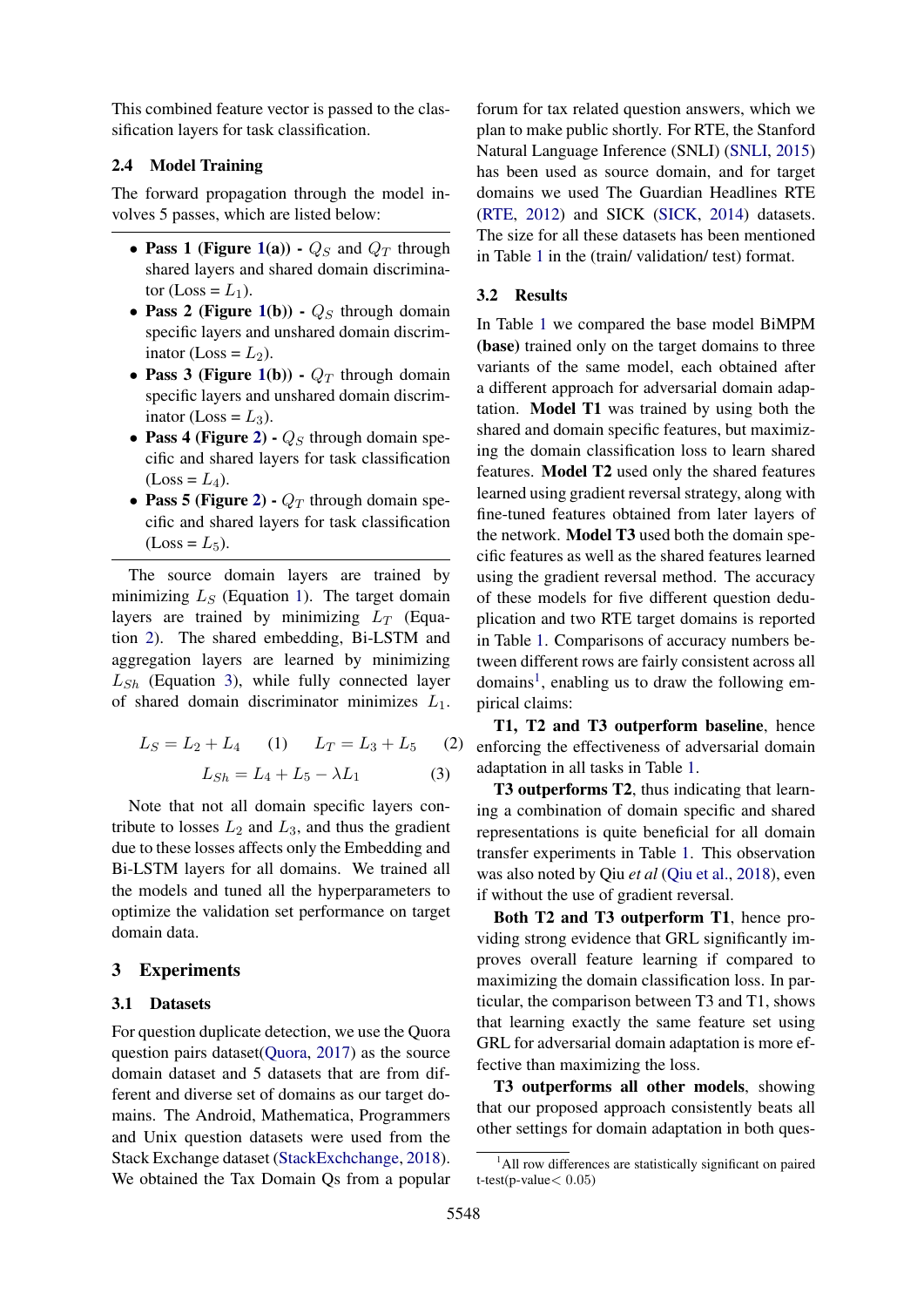<span id="page-4-13"></span>

| Model<br>(BiMPM) | <b>Adversarial</b><br>Approach | <b>Features</b> | <b>Question Duplicate Detection</b> |                |                  |                                |                | <b>Textual Entailment</b> |                  |
|------------------|--------------------------------|-----------------|-------------------------------------|----------------|------------------|--------------------------------|----------------|---------------------------|------------------|
|                  |                                |                 | <b>Tax Domain</b>                   | Android        |                  | <b>Mathematica Programmers</b> | Unix           | Guardian                  | <b>SICK</b>      |
|                  |                                |                 | (3k/1k/1k)                          | (7k/1.5k/1.5k) | (5.4k/1.2k/1.2k) | (6.5k/1.5k/1.5k)               | (7k/1.5k/1.5k) | (23k/5k/5k)               | (6.8k/1.5k/1.5k) |
| base             | -                              | DSF             | 84.7                                | 90.7           | 80.0             | 90.7                           | 88.7           | 92.3                      | 69.5             |
| T1               | maxLoss                        | $SF + DSF$      | 87.6                                | 91.3           | 82.1             | 91.6                           | 89.6           | 94.3                      | 72.7             |
| T <sub>2</sub>   | GRL                            | SF              | 88.1                                | 92.0           | 82.6             | 91.9                           | 90.8           | 96.4                      | 73.8             |
| T <sub>3</sub>   | <b>GRL</b>                     | $SF + DSF$      | 89.3                                | 92.6           | 83.0             | 92.4                           | 91.1           | 97.4                      | 76.4             |

Table 1: Comparison of Accuracy for different domain adaptation methods; Source domain for question duplicate detection: Quora (240k/ 80k/ 80k), Source domain for RTE: SNLI (550k/ 10k/ 10k); SF: shared features, DSF: domain specific features, maxLoss: maximizing domain discriminator loss, GRL: gradient reversal layer

tion duplicate classification and RTE.

# 4 Discussion and Conclusion

We systematically evaluated different adversarial domain adaptation techniques for duplicate question detection and RTE tasks. Our experiments showed that adversarial domain adaptation using gradient reversal yields the best knowledge transfer between all textual domains in Table [1.](#page-4-13) This method outperformed existing domain adaptation techniques, including recently proposed adversarial domain adaptation method of maximizing the domain classification loss by a discriminator. Furthermore, we show that the models that use both domain specific features and shared features outperform the models that use only either of these features.

#### References

- <span id="page-4-7"></span>Konstantinos Bousmalis, George Trigeorgis, Nathan Silberman, Dilip Krishnan, and Dumitru Erhan. 2016. Domain separation networks. In *30th Conference on Neural Information Processing Systems (NIPS 2016)*, pages 343–351.
- <span id="page-4-3"></span>Yue Cao, Mingsheng Long, and Jianmin Wang. 2018. Unsupervised domain adaptation with distribution matching machines. In *AAAI*.
- <span id="page-4-4"></span>Daniel Cohen, Bhaskar Mitra, Katja Hofmann, and W. Bruce Croft. 2018. Cross domain regularization for neural ranking models using adversarial learning. In *SIGIR'18: 41st International ACM SIGIR Conference on Research and Development in Information Retrieval*, pages 1025–1028. ACM.
- <span id="page-4-1"></span>Ido Dagan, Oren Glickman, and Bernardo Magnini. 2005. The pascal recognising textual entailment challenge. In *Machine Learning Challenges Workshop*, pages 177–190. Springer.
- <span id="page-4-9"></span>Yanai Elazar and Yoav Goldberg. 2018. Adversarial removal of demographic attributes from text data. In *Proceedings of the 2018 Conference on Empirical Methods in Natural Language Processing*, pages 11–21. ACL.
- <span id="page-4-10"></span>Lisheng Fu, Thien Huu Nguyen, Bonan Min, and Ralph Grishman. 2017. Domain adaptation for relation extraction with domain adversarial neural network. In *Proceedings of the The 8th International Joint Conference on Natural Language Processing*, pages 425–429. ACL.
- <span id="page-4-8"></span>Yaroslav Ganin and Victor Lempitsky. 2015. Unsupervised domain adaptation by backpropagation. In *ICML'15: Proceedings of the 32nd International Conference on Machine Learning*, volume 37, pages 1180–1189. ACM.
- <span id="page-4-0"></span>Doris Hoogeveen, Karin M. Verspoor, and Timothy Baldwin. 2015. Cqadupstack: A benchmark data set for community question-answering research. In *ADCS*.
- <span id="page-4-2"></span>Mingsheng Long, Han Zhu, Jianmin Wang, and Michael I. Jordan. 2017. [Deep transfer learning with](http://proceedings.mlr.press/v70/long17a.html) [joint adaptation networks.](http://proceedings.mlr.press/v70/long17a.html) In *Proceedings of the 34th International Conference on Machine Learning*, volume 70 of *Proceedings of Machine Learning Research*, pages 2208–2217, International Convention Centre, Sydney, Australia. PMLR.
- <span id="page-4-6"></span>Minlong Peng, Qi Zhang, Yu-gang Jiang, and Xuanjing Huang. 2018. Cross-domain sentiment classification with target domain specific information. In *Proceedings of the 56th Annual Meeting of the Association for Computational Linguistics*, pages 2505– 2513. ACL.
- <span id="page-4-5"></span>Minghui Qiu, Liu Yang, Feng Ji, Wei Zhou, Jun Huang, Haiqing Chen, Bruce Croft, and Wei Lin. 2018. [Transfer learning for context-aware question](http://aclweb.org/anthology/P18-2034) [matching in information-seeking conversations in e](http://aclweb.org/anthology/P18-2034)[commerce.](http://aclweb.org/anthology/P18-2034) In *Proceedings of the 56th Annual Meeting of the Association for Computational Linguistics (Volume 2: Short Papers)*, pages 208–213. Association for Computational Linguistics.
- <span id="page-4-11"></span>Quora. 2017. Quora Duplicte Questions Dataset. [https://www.kaggle.com/c/](https://www.kaggle.com/c/quora-question-pairs/data) [quora-question-pairs/data](https://www.kaggle.com/c/quora-question-pairs/data).
- <span id="page-4-12"></span>Guardian Headlines RTE. 2012. The Guardian<br>Headlines Entailment Training Dataset. Headlines Entailment Training Dataset. [https://github.com/daoudclarke/](https://github.com/daoudclarke/rte-experiment) [rte-experiment](https://github.com/daoudclarke/rte-experiment).